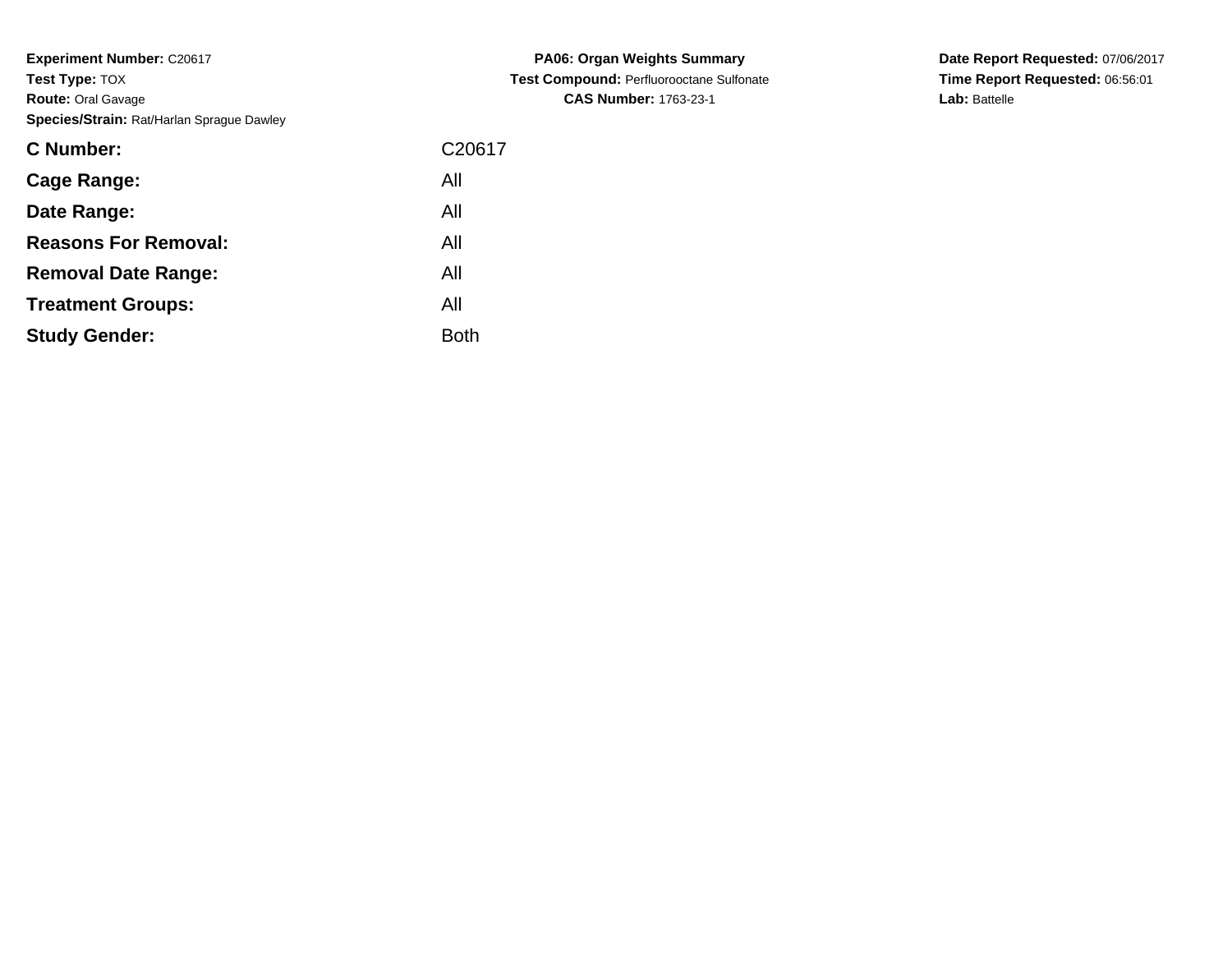**Experiment Number:** C20617**Test Type:** TOX**Route:** Oral Gavage

**Species/Strain:** Rat/Harlan Sprague Dawley

## **PA06: Organ Weights Summary Test Compound:** Perfluorooctane Sulfonate**CAS Number:** 1763-23-1

|                   |       |                                                        |                 |       |                          |           |       | <b>Males</b>             |           |                                     |                         |            |                            |                               |           |                             |                                      |           |  |  |
|-------------------|-------|--------------------------------------------------------|-----------------|-------|--------------------------|-----------|-------|--------------------------|-----------|-------------------------------------|-------------------------|------------|----------------------------|-------------------------------|-----------|-----------------------------|--------------------------------------|-----------|--|--|
|                   |       |                                                        |                 |       |                          |           |       |                          |           | <b>Treatment Groups (mg/kg/day)</b> |                         |            |                            |                               |           |                             |                                      |           |  |  |
|                   |       | 0                                                      |                 |       | 0.312                    |           | 0.625 |                          |           | 1.25                                |                         |            | 2.5                        |                               |           | 5                           |                                      |           |  |  |
| Terminal Body Wt. | 337.4 | $\pm$ 6.7                                              | $(10)$ ** 339.7 |       | $\pm$ 4.8                | (10)      | 338.0 | ± 6.8                    | (10)      | 330.8                               | ± 4.4                   | (10)       | 332.6                      | ± 4.0                         | (10)      | 309.3                       | ± 4.2                                | $(10)$ ** |  |  |
| R. Adrenal gland  |       |                                                        |                 |       |                          |           |       |                          |           |                                     |                         |            |                            |                               |           |                             |                                      |           |  |  |
| Absolute (g)      |       | $0.0211 \pm 0.0008$ (10) **<br>$0.0180 \pm 0.0010(10)$ |                 |       |                          |           |       | $0.0210 \pm 0.0006$ (10) |           | $0.0177 \pm 0.0008$ (10) *          |                         |            | $0.0190 \pm 0.0012$ (10) * |                               |           | $0.0173 \pm 0.0005$ (10) ** |                                      |           |  |  |
| Relative (mg/g)   | 0.06  | $\pm$ 0.00                                             | (10)            | 0.05  | $\pm$ 0.00               | (10)      | 0.06  | ± 0.00                   | (10)      | 0.05                                | $\pm$ 0.00              | (10)       | 0.06                       | ± 0.00                        | (10)      | 0.06                        | $\pm$ 0.00                           | (10)      |  |  |
| Heart             |       |                                                        |                 |       |                          |           |       |                          |           |                                     |                         |            |                            |                               |           |                             |                                      |           |  |  |
| Absolute (g)      | 1.19  | ± 0.03                                                 | $(10)*$         | 1.20  | ± 0.02                   | (10)      | 1.18  | ± 0.03                   | (10)      | 1.17                                | ± 0.02                  | (10)       | 1.19                       | ± 0.01                        | (10)      | 1.08                        | ± 0.03                               | $(10)$ *  |  |  |
| Relative (mg/g)   | 3.53  | ± 0.04                                                 | (10)            | 3.54  | $\pm$ 0.05               | (10)      | 3.50  | $\pm$ 0.08               | (10)      | 3.55                                | ± 0.06                  | (10)       | 3.57                       | ± 0.03                        | (10)      | 3.50                        | $\pm$ 0.07                           | (10)      |  |  |
| R. Kidney         |       |                                                        |                 |       |                          |           |       |                          |           |                                     |                         |            |                            |                               |           |                             |                                      |           |  |  |
| Absolute (g)      | 0.97  | ± 0.03                                                 | (10)            | 1.00  | ± 0.02                   | (10)      | 1.01  | ± 0.03                   | (10)      | 1.01                                | ± 0.02                  | (10)       | 1.03                       | ± 0.02                        | (10)      | 1.01                        | $\pm 0.02$                           | (10)      |  |  |
| Relative (mg/g)   | 2.87  | ± 0.06                                                 | $(10)$ **       | 2.94  | ± 0.05                   | (10)      | 2.97  | ± 0.04                   | (10)      | 3.06                                | $\pm$ 0.06              | $(10)$ *   | 3.09                       | $\pm$ 0.04                    | $(10)$ ** | 3.26                        | $\pm$ 0.06                           | $(10)$ ** |  |  |
| Liver             |       |                                                        |                 |       |                          |           |       |                          |           |                                     |                         |            |                            |                               |           |                             |                                      |           |  |  |
| Absolute (g)      | 11.79 | ± 0.29                                                 | $(10)$ **       | 13.14 | ± 0.28                   | $(10)$ ** | 14.21 | $\pm$ 0.32               | $(10)$ ** | 15.34                               | $\pm$ 0.37              | $(10)$ **  | 17.37                      | $\pm$ 0.36                    | $(10)$ ** | 18.81                       | ± 0.41                               | $(10)$ ** |  |  |
| Relative (mg/g)   | 34.92 | $\pm$ 0.22                                             | $(10)$ **       | 38.66 | ± 0.47                   | $(10)$ ** | 42.04 | ± 0.48                   | $(10)$ ** | 46.38                               | $\pm$ 0.99              | $(10)$ **  | 52.21                      | $\pm$ 0.93                    | $(10)$ ** | 60.80                       | ± 0.77                               | $(10)$ ** |  |  |
| Lung              |       |                                                        |                 |       |                          |           |       |                          |           |                                     |                         |            |                            |                               |           |                             |                                      |           |  |  |
| Absolute (g)      | 1.97  | ± 0.06                                                 | (10)            | 2.08  | ± 0.06                   | (10)      | 2.16  | ± 0.08                   | (10)      | 2.13                                | ± 0.11                  | (10)       | 2.23                       | ± 0.11                        | (10)      | 2.13                        | ± 0.13                               | (10)      |  |  |
| Relative (mg/g)   | 5.86  | $\pm 0.21$                                             | $(10)$ *        | 6.14  | ± 0.19                   | (10)      | 6.41  | ± 0.27                   | (10)      | 6.46                                | ± 0.39                  | (10)       | 6.70                       | ± 0.29                        | (10)      | 6.87                        | $\pm$ 0.38                           | (10)      |  |  |
| Spleen            |       |                                                        |                 |       |                          |           |       |                          |           |                                     |                         |            |                            |                               |           |                             |                                      |           |  |  |
| Absolute (g)      |       | $0.688 \pm 0.014$ (10) **                              |                 |       | $0.708 \pm 0.019$ (10)   |           |       | $0.686 \pm 0.021$        | (10)      | 0.617                               | ± 0.025                 | $(10)$ $*$ | 0.611                      | $\pm$ 0.033 (10) <sup>*</sup> |           |                             | $0.593 \pm 0.019$ (10) **            |           |  |  |
| Relative (mg/g)   | 2.04  | ± 0.05                                                 | $(10)*$         | 2.09  | ± 0.05                   | (10)      | 2.04  | ± 0.09                   | (10)      | 1.87                                | ± 0.08                  | (10)       | 1.84                       | ± 0.10                        | (10)      | 1.92                        | ± 0.06                               | (10)      |  |  |
| R. Testis         |       |                                                        |                 |       |                          |           |       |                          |           |                                     |                         |            |                            |                               |           |                             |                                      |           |  |  |
| Absolute (g)      |       | $1.836 \pm 0.026$                                      | (10)            |       | $1.813 \pm 0.040$ (10)   |           |       | $1.792 \pm 0.042$ (10)   |           | 1.761                               | $\pm$ 0.033 (10)        |            |                            | $1.788 \pm 0.045$             | (10)      |                             | $1.816 \pm 0.044$ (10)               |           |  |  |
| Relative (mg/g)   | 5.46  | $\pm 0.11$                                             | (10)            | 5.34  | $\pm 0.10$               | (10)      | 5.31  | ± 0.12                   | (10)      | 5.33                                | $\pm 0.12$              | (10)       | 5.38                       | $\pm 0.11$                    | (10)      | 5.88                        | ± 0.18                               | (10)      |  |  |
| Thymus            |       |                                                        |                 |       |                          |           |       |                          |           |                                     |                         |            |                            |                               |           |                             |                                      |           |  |  |
| Absolute (g)      |       | $0.431 \pm 0.023$ (10) <sup>**</sup>                   |                 |       | $0.465 \pm 0.013$ (10)   |           |       | $0.412 \pm 0.023$ (10)   |           |                                     | $0.401 \pm 0.022$ (10)  |            |                            | $0.385 \pm 0.011$ (10)        |           |                             | $0.322 \pm 0.018$ (10) <sup>**</sup> |           |  |  |
| Relative (mg/g)   | 1.28  | ± 0.08                                                 | $(10)$ **       | 1.37  | ± 0.04                   | (10)      | 1.21  | ± 0.05                   | (10)      | 1.21                                | ± 0.05                  | (10)       | 1.16                       | ± 0.03                        | (10)      | 1.04                        | ± 0.04                               | (10) **   |  |  |
| Thyroid gland     |       |                                                        |                 |       |                          |           |       |                          |           |                                     |                         |            |                            |                               |           |                             |                                      |           |  |  |
| Absolute (g)      |       | $0.0255 \pm 0.0006$ (10) **                            |                 |       | $0.0250 \pm 0.0016$ (10) |           |       | $0.0245 \pm 0.0008(10)$  |           |                                     | $0.0236 \pm 0.0014(10)$ |            |                            | $0.0224 \pm 0.0012(10)$       |           |                             | $0.0216 \pm 0.0012$ (10) *           |           |  |  |
| Relative (mg/g)   |       | $0.08 \pm 0.00$                                        | (10)            | 0.07  | $\pm 0.00$               | (10)      | 0.07  | $\pm 0.00$ (10)          |           |                                     | $0.07 \pm 0.00$         | (10)       |                            | $0.07 \pm 0.00$               | (10)      |                             | $0.07 \pm 0.00$ (10)                 |           |  |  |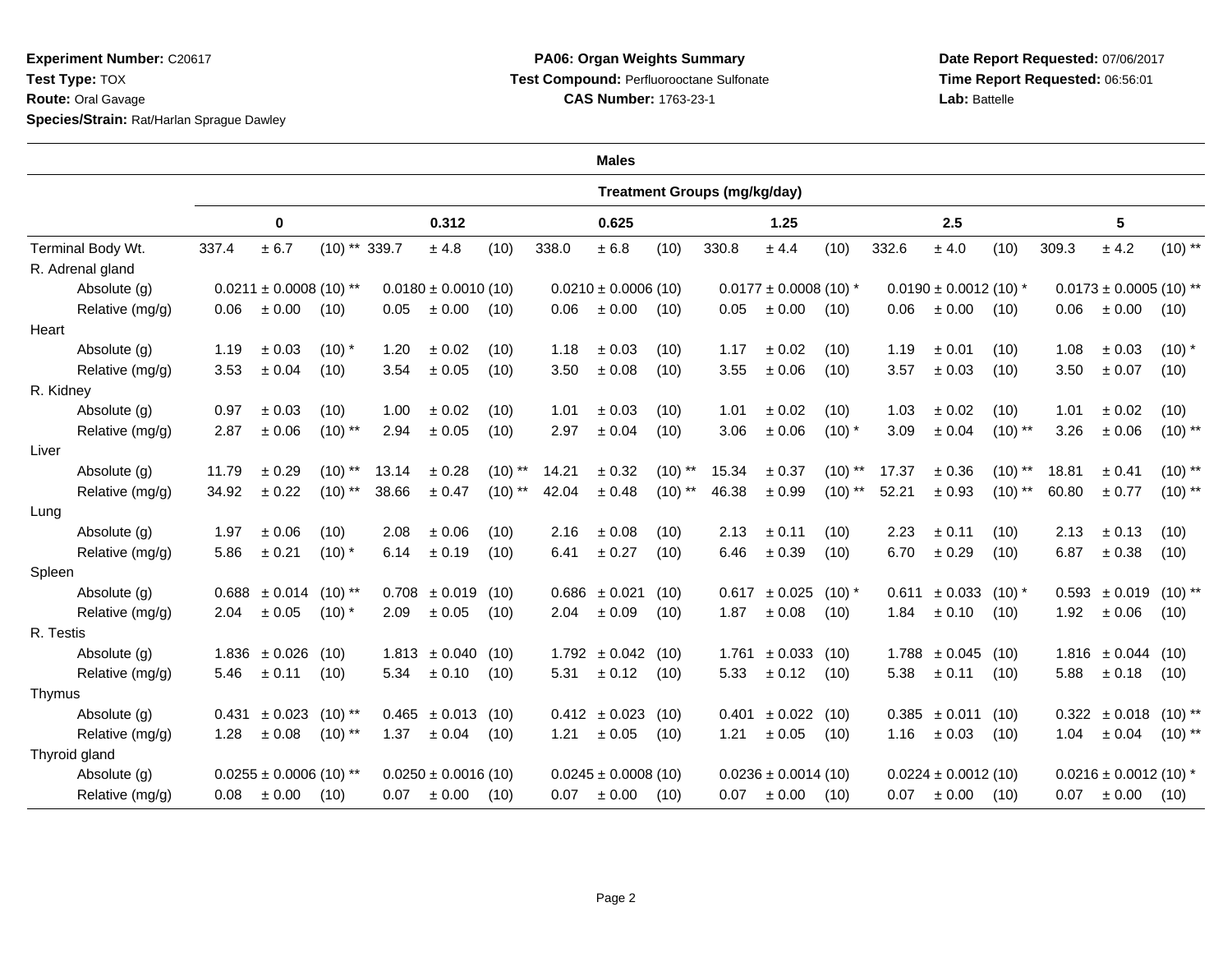**Experiment Number:** C20617**Test Type:** TOX **Route:** Oral Gavage**Species/Strain:** Rat/Harlan Sprague Dawley

## **PA06: Organ Weights Summary Test Compound:** Perfluorooctane Sulfonate**CAS Number:** 1763-23-1

| <b>Females</b>    |                                     |                   |                 |                          |                        |          |                          |                        |          |                          |                          |            |                          |                          |           |                         |                         |          |
|-------------------|-------------------------------------|-------------------|-----------------|--------------------------|------------------------|----------|--------------------------|------------------------|----------|--------------------------|--------------------------|------------|--------------------------|--------------------------|-----------|-------------------------|-------------------------|----------|
|                   | <b>Treatment Groups (mg/kg/day)</b> |                   |                 |                          |                        |          |                          |                        |          |                          |                          |            |                          |                          |           |                         |                         |          |
|                   | 0                                   |                   |                 | 0.312                    |                        |          | 0.625                    |                        |          | 1.25                     |                          |            | 2.5                      |                          |           | 5                       |                         |          |
| Terminal Body Wt. | 219.4                               | ± 3.1             | $(10)$ ** 228.4 |                          | $\pm$ 4.0              | (10)     | 221.9                    | ± 2.4                  | (10)     | 219.0                    | $\pm$ 3.5                | (10)       | 214.7                    | ± 3.5                    | (10)      | 204.8                   | $\pm$ 3.5               | $(9)$ ** |
| R. Adrenal gland  |                                     |                   |                 |                          |                        |          |                          |                        |          |                          |                          |            |                          |                          |           |                         |                         |          |
| Absolute (g)      | $0.0268 \pm 0.0013$ (10) **         |                   |                 | $0.0284 \pm 0.0017(10)$  |                        |          | $0.0245 \pm 0.0009$ (10) |                        |          | $0.0263 \pm 0.0005$ (10) |                          |            |                          | $0.0237 \pm 0.0006$ (10) |           | $0.0240 \pm 0.0014$ (9) |                         |          |
| Relative (mg/g)   | 0.12                                | ± 0.01            | (10)            | 0.12                     | $\pm 0.01$             | (10)     | 0.11                     | ± 0.00                 | (10)     | 0.12                     | ± 0.00                   | (10)       | 0.11                     | ± 0.00                   | (10)      | 0.12                    | ± 0.01                  | (9)      |
| Heart             |                                     |                   |                 |                          |                        |          |                          |                        |          |                          |                          |            |                          |                          |           |                         |                         |          |
| Absolute (g)      | 0.84                                | ± 0.01            | $(10)$ **       | 0.87                     | ± 0.02                 | (10)     | 0.86                     | ± 0.02                 | (10)     | 0.87                     | ± 0.02                   | (10)       | 0.82                     | ± 0.02                   | (10)      | 0.72                    | ± 0.01                  | $(9)$ ** |
| Relative (mg/g)   | 3.84                                | ± 0.08            | $(10)^*$        | 3.79                     | ± 0.06                 | (10)     | 3.89                     | ± 0.06                 | (10)     | 3.96                     | ± 0.07                   | (10)       | 3.80                     | ± 0.05                   | (10)      | 3.51                    | ± 0.06                  | $(9)$ ** |
| R. Kidney         |                                     |                   |                 |                          |                        |          |                          |                        |          |                          |                          |            |                          |                          |           |                         |                         |          |
| Absolute (g)      | 0.65                                | ± 0.02            | (10)            | 0.71                     | ± 0.01                 | $(10)^*$ | 0.71                     | ± 0.01                 | $(10)$ * | 0.71                     | ± 0.02                   | (10)       | 0.70                     | ± 0.02                   | (10)      | 0.64                    | ± 0.02                  | (9)      |
| Relative (mg/g)   | 2.96                                | ± 0.05            | $(10)$ *        | 3.12                     | $\pm$ 0.05             | (10)     | 3.20                     | ± 0.05                 | $(10)$ * | 3.23                     | $\pm$ 0.06               | $(10)$ **  | 3.24                     | $\pm 0.07$               | $(10)$ ** | 3.13                    | ± 0.06                  | (9)      |
| Liver             |                                     |                   |                 |                          |                        |          |                          |                        |          |                          |                          |            |                          |                          |           |                         |                         |          |
| Absolute (g)      | 7.37                                | ± 0.18            | $(10)$ **       | 8.26                     | $\pm$ 0.22             | $(10)$ * | 8.20                     | ± 0.17                 | $(10)$ * | 8.59                     | ± 0.26                   | $(10)$ **  | 9.17                     | $\pm$ 0.28               | $(10)$ ** | 10.92                   | $\pm$ 0.29              | $(9)$ ** |
| Relative (mg/g)   | 33.56                               | ±0.66             | $(10)$ **       | 36.15                    | ± 0.54                 | $(10)$ * | 36.95                    | ± 0.73                 | $(10)$ * | 39.25                    | ± 1.06                   | $(10)$ **  | 42.67                    | $\pm$ 0.87               | $(10)$ ** | 53.37                   | ± 1.48                  | $(9)$ ** |
| Lung              |                                     |                   |                 |                          |                        |          |                          |                        |          |                          |                          |            |                          |                          |           |                         |                         |          |
| Absolute (g)      | 1.58                                | ± 0.07            | (10)            | 1.78                     | $\pm$ 0.12             | (10)     | 1.85                     | ± 0.05                 | (10)     | 2.03                     | ± 0.12                   | $(9) *$    | 1.87                     | ± 0.13                   | (10)      | 1.84                    | ± 0.12                  | (9)      |
| Relative (mg/g)   | 7.23                                | ± 0.34            | $(10)$ **       | 7.78                     | ± 0.43                 | (10)     | 8.35                     | ± 0.27                 | (10)     | 9.30                     | $\pm$ 0.55               | $(9) *$    | 8.69                     | $\pm$ 0.54               | $(10)$ ** | 8.99                    | ± 0.58                  | $(9) *$  |
| Spleen            |                                     |                   |                 |                          |                        |          |                          |                        |          |                          |                          |            |                          |                          |           |                         |                         |          |
| Absolute (g)      |                                     | $0.588 \pm 0.031$ | $(10)^*$        |                          | $0.607 \pm 0.024$      | (10)     |                          | $0.548 \pm 0.015$ (10) |          |                          | $0.573 \pm 0.029$        | (10)       |                          | $0.541 \pm 0.026$        | (10)      |                         | $0.510 \pm 0.014$ (9)   |          |
| Relative (mg/g)   | 2.68                                | ± 0.13            | (10)            | 2.65                     | ± 0.07                 | (10)     | 2.47                     | ± 0.06                 | (10)     | 2.61                     | ± 0.09                   | (10)       | 2.52                     | ± 0.11                   | (10)      | 2.49                    | ± 0.06                  | (9)      |
| Thymus            |                                     |                   |                 |                          |                        |          |                          |                        |          |                          |                          |            |                          |                          |           |                         |                         |          |
| Absolute (g)      |                                     | $0.312 \pm 0.021$ | (10)            |                          | $0.276 \pm 0.007$      | (10)     |                          | $0.297 \pm 0.010$ (10) |          |                          | $0.258 \pm 0.014$ (10) * |            |                          | $0.295 \pm 0.013$ (10)   |           |                         | $0.251 \pm 0.015$ (9) * |          |
| Relative (mg/g)   |                                     | $1.42 \pm 0.09$   | (10)            | 1.21                     | ± 0.03                 | (10)     | 1.34                     | ± 0.04                 | (10)     | 1.18                     | ± 0.06                   | $(10)^{*}$ | 1.37                     | ± 0.05                   | (10)      | 1.23                    | ± 0.07                  | (9)      |
| Thyroid gland     |                                     |                   |                 |                          |                        |          |                          |                        |          |                          |                          |            |                          |                          |           |                         |                         |          |
| Absolute (g)      | $0.0225 \pm 0.0009$ (10)            |                   |                 | $0.0217 \pm 0.0011$ (10) |                        |          | $0.0229 \pm 0.0011$ (10) |                        |          | $0.0237 \pm 0.0016$ (10) |                          |            | $0.0233 \pm 0.0011$ (10) |                          |           | $0.0219 \pm 0.0011$ (9) |                         |          |
| Relative (mg/g)   | 0.10                                | ± 0.00            | (10)            | 0.10                     | $\pm 0.01$             | (10)     | 0.10                     | ± 0.00                 | (10)     | 0.11                     | ± 0.01                   | (10)       | 0.11                     | ± 0.01                   | (10)      | 0.11                    | ± 0.01                  | (9)      |
| <b>Uterus</b>     |                                     |                   |                 |                          |                        |          |                          |                        |          |                          |                          |            |                          |                          |           |                         |                         |          |
| Absolute (g)      |                                     | $0.885 \pm 0.140$ | (10)            |                          | $0.699 \pm 0.072$ (10) |          |                          | $0.734 \pm 0.044$ (10) |          |                          | $0.773 \pm 0.066$        | (10)       |                          | $0.750 \pm 0.103$        | (10)      |                         | $0.614 \pm 0.046$ (9)   |          |
| Relative (mg/g)   | 4.04                                | $\pm 0.63$        | (10)            | 3.09                     | $\pm 0.33$             | (10)     | 3.31                     | $\pm 0.20$             | (10)     | 3.54                     | ± 0.31                   | (10)       | 3.49                     | ± 0.48                   | (10)      | 3.00 <sub>1</sub>       | ± 0.23                  | (9)      |